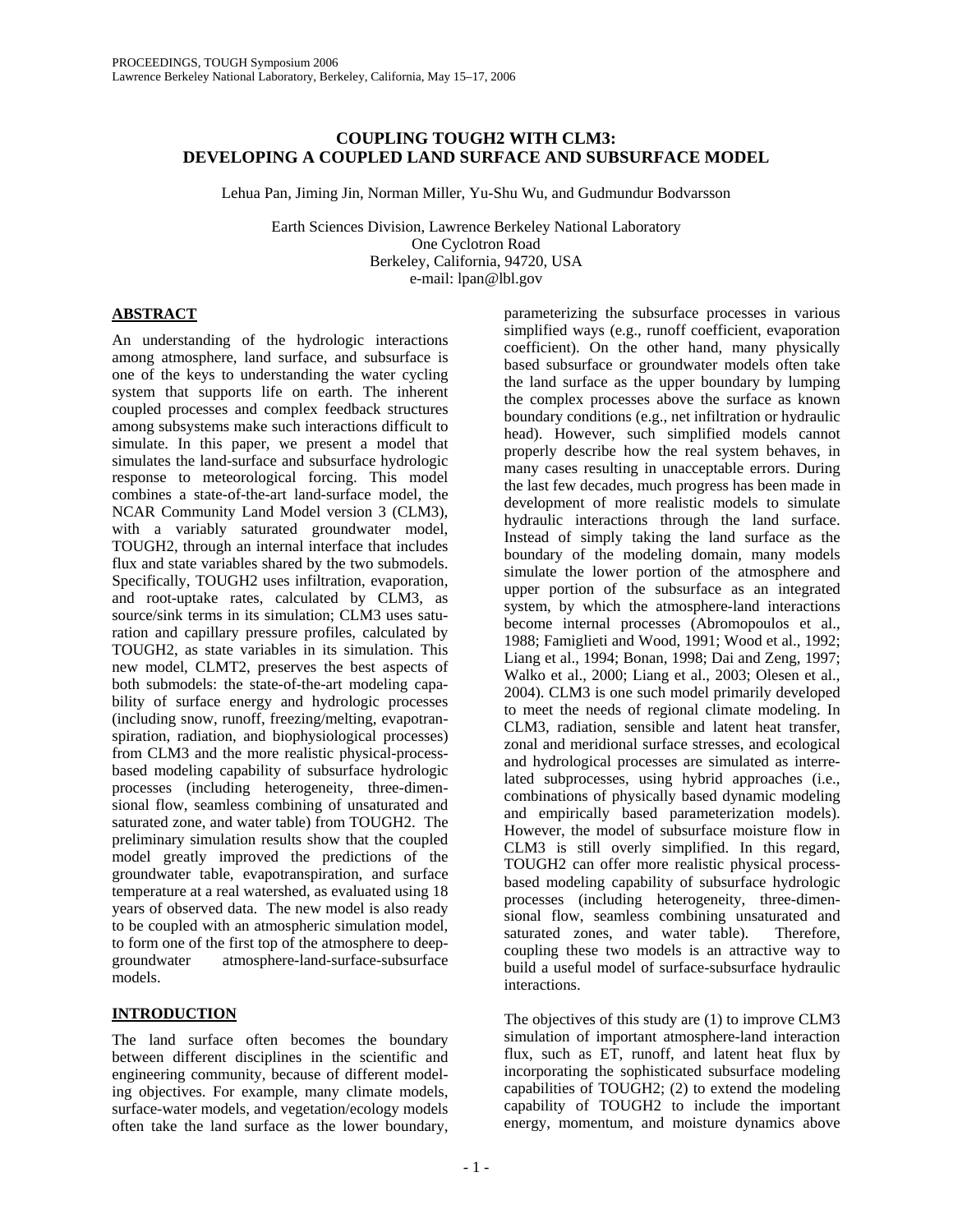#### **MODELING APPROACHES**

The new model, CLMT2, is a combination of CLM3 and TOUGH2 (module EOS9 only, called as TOUGH2 below for simplicity) that is sequentially coupled. A detailed technical description of CLM3 can be found in the NCAR Technical Note (Oleson et al., 2004), whereas Wu et al. (1996) provided a summary of an unsaturated/saturated water flow simulation module (EOS9) within the TOUGH2 package.

From the perspective of CLM3, the new model no longer simulates the subsurface moisture movement as a one-dimensional process by an explicit scheme. Instead, the 3-D Richards equation is solved implicitly by TOUGH2. In particular, the assumptions that the permeability decreases exponentially from top to bottom of the soil and that the groundwater is above the lower boundary are no longer used. Therefore, CLMT2 can be more flexible in dealing with complex subsurface environments. From the perspective of TOUGH2, the new model no longer takes the net infiltration or root uptake as prescribed boundary condition or source/sink terms. Instead, they result from simulations of coupled energy, wind, vegetation, and hydraulic processes by CLM3. As a result, CLMT2 expands the scope of TOUGH2 such that more realistic modeling of land-surface conditions is possible.

### **Spatial discretization and grid structure of CLMT2**

The modeling domain below the land surface is discretized into connected grid cells similar to a TOUGH2 grid. In contrast to a regular TOUGH2 grid, the grid cells in the upper portion (the root zone) of a CLMT2 grid must be geometrically "regular" so that they can form grid columns. The aeral extent of each grid column corresponds to the grid cell of a regional climate model. Above each grid column, nested hierarchical grid structures are created to capture land-surface heterogeneity within the area. An area can contain multiple, noninteractive "Landunits" (e.g., "Glacier", "Wetland", "Vegetated", "Lake", and/or "Urban"). Each "Landunit" (except "Lake") can contain multiple, noninteractive "Snow/Soil" sub-columns. Similarly, each "Snow/Soil" type can contain multiple, noninteractive PFTs ("Plant Functional Type"). The term "noninteractive" indicates that there is no communication among substructures at the same level. In other words, they are logically isolated subareas with

certain percentages. Besides the "Snow/Soil" subcolumns, which can have multiple layers, all other substructures are one-layer or single-node structures. Note that the "Soil" subcolumns spatially overlap the root zone of the subsurface grid column where the communication between TOUGH2 and CLM3 takes place. In addition, the "Snow/Soil" subcolumns are also used for calculations of thermal transfer and freezing/melting processes in snow cover and soil, because EOS9 of TOUGH2 does not account for those processes.

#### **Modeling of processes in CLMT2**

Figure 2.1 shows a brief flow chart of CLMT2 for one time step. For a given meteorological forcing at each time step, CLM3 modules simulate canopy and surface processes sequentially and column by column, using the water table (WT), water content  $(W(i))$ , and capillary pressure  $(Pc(i))$ 



 $f_{\rm WL}$ —fraction of wet leaf;  $R_{\rm a}$ —absorbed radiation flux;  $T_{\rm g}H_{\rm g}$ —ground temperature and heat flux;  $q_{snr}$ ,  $q_{sub}$ , and  $q_{dev}$  –water flux of snow melting, sublimation, and dew;  $E_g$ —evaporation at ground;  $q(i)$ , W(i), and Pc(i) root uptake flux, water content, and capillary pressure in root zone; WTgroundwater table; q<sub>mf</sub>—net infiltration

#### *Figure 2.1 Flow chart of CLMT2*

by the TOUGH2 module at the previous time step. The resulting net infiltration rate  $(q_{\text{inf}})$  and root uptake flux  $(q(i))$  are then used as source/sink terms in subsurface flow simulation by the TOUGH2 module. Inherited from CLM3, CLMT2 still keeps the "Lake" module for simulating the processes of water-covered land without any modifications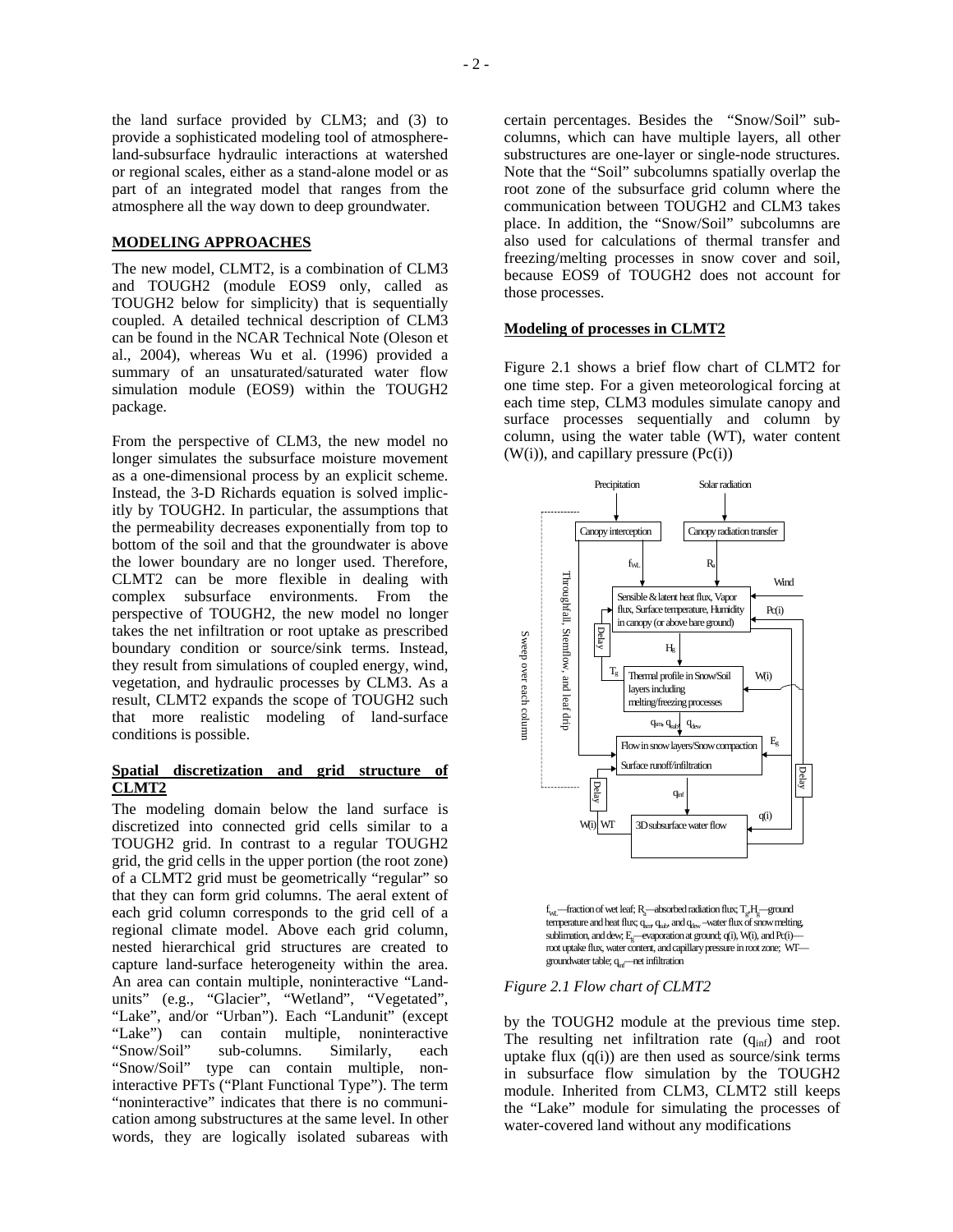## **Major differences between CLM3 and CLMT2**

## *Table 2.1 Major differences in simulation subsurface flow between CLM3 and CLMT2*

| <b>CLM</b>                  | CLMT <sub>2</sub>        |  |
|-----------------------------|--------------------------|--|
| Assumes that saturated      | Ks is a part of user     |  |
| hydraulic conductivity      | specified input          |  |
| Ks decreases with depth     | parameters and can be    |  |
| exponentially.              | spatially variable.      |  |
| Richards equation is        | Richards equation is     |  |
| solved explicitly (no       | solved fully implicitly. |  |
| iteration in each time      |                          |  |
| step).                      |                          |  |
| Clapp and Hornberger        | van Genuchten            |  |
| relationships are used for  | relationships are used   |  |
| hydraulic functions of      | for hydraulic functions  |  |
| soil.                       | of soil.                 |  |
| Hydraulic properties are    | Hydraulic properties     |  |
| assigned generally based    | are provided as input    |  |
| on the soil texture classi- | by the user for the      |  |
| fication.                   | specific site.           |  |
| Soil moisture stress for    | A piecewise linear       |  |
| root uptake is either 0 or  | function is used to      |  |
| 1 (dead or live).           | simulate the soil        |  |
|                             | moisture stress for root |  |
|                             | uptake.                  |  |
| Soil columns are isolated   | Lateral subsurface       |  |
| from one another and        | flow if any is included  |  |
| subsurface drainage         | naturally in three-      |  |
| (base flow) is calculated   | dimensional flow         |  |
| as a value proportional to  | simulation. No           |  |
| the saturation weighted     | artificial subsurface    |  |
| average Ks in lower soil    | drainage is included.    |  |
| layers and exp(- WT),       |                          |  |
| which is then deducted      |                          |  |
| from the soil each time     |                          |  |
| step.                       |                          |  |
| Soil depth is limited to    | Soil depth, usually      |  |
| 3.5 meters.                 | larger than 3.5 meters,  |  |
|                             | is specified by the user |  |
|                             | so that the domain       |  |
|                             | bottom is deeper than    |  |
|                             | the groundwater table.   |  |

### **RESULTS AND DISCUSSION**

Usadievsky Watershed, Valdai, Russia, is a midlatitude grassland catchment, with deep snow cover in the winter and significant precipitation in the summer. Its 18 years of observation data were used extensively within the Project for Intercomparison of Land-surface Parameterization Scheme (PILPS) and provided a very robust validation for surface-subsurface models (Maxwell and Miller, 2005). The hydraulic parameters used in this study are the same as those in Maxwell and Miller (2005). The entire catchment  $(0.36 \text{ km}^2)$  is simulated as a 1-D column down to the depth of 6 m, which is below the minimum groundwater table in the site. All of the

observations were made available by Robock et al. (2000) and Luo et al. (2003) as part of the Global Soil Moisture Databank. The precipitation data within the original meteorological forcing data in 3 hr interval were scaled by the observed monthly precipitation, so that the precipitation as model input was consistent with the observed at temporal scale of month. Table 3.1 lists the major model parameters used in the simulation.

| Table 3.1 | Model parameters used in Valdai |
|-----------|---------------------------------|
|           | simulation.                     |

| <b>Parameter</b>        | Value         | Unit                |
|-------------------------|---------------|---------------------|
| van Genuchten alpha     | 1.95          | $m^{-1}$            |
| van Genuchten expo-     | 1.74          |                     |
| nent                    |               |                     |
| Saturated hydraulic     | 1.21          | m/day               |
| conductivity            |               |                     |
| Effective soil porosity | 0.401         | $m^3/m^3$           |
| Residual saturation     | 0.136         |                     |
| Lower critical point at | $-5270.81$    | mm H <sub>2</sub> O |
| which root uptake       |               |                     |
| stops                   |               |                     |
| Upper critical point at | 0.1           | mm H <sub>2</sub> O |
| which root uptake       |               |                     |
| stops                   |               |                     |
| Fraction of model area  | 0.15          |                     |
| with high WT            |               |                     |
| Latitude                | 57.6N         | Degree              |
| Longitude               | 33.1E         | Degree              |
| Vegetation type index   | 7 (grassland) |                     |
| Soil type index         | $6$ (loam)    |                     |

The simulated daily snow depths are presented in Figure 3.1. Both CLM3 and CLMT2 predict almost identical results that agree well with the measured snow depth (the dots). This convergence between the two models is expected because of the halt in surfacesubsurface hydraulic interactions during the frozen winter season. As a result, the accuracy of the subsurface simulation does not matter in simulating the snow accumulation process on the land surface.

However, CLMT2 does significantly improve the predictions of monthly evapotranspiration (ET) (Figure 3.2). As shown in Figure 3.2, CLM3 underestimated the ET compared with the measured data, while CLMT2 agrees well with the measure data. Consistent with the underestimating of ET, CLM3 often overestimates the surface temperature during the summer season (Figure 3.3). Obviously, the coupled model, CLMT2, is more accurate in this case as well. These results indicate that the impact of subsurface flow on the surface processes during nonfrozen seasons is significant, and that correctly simulating the subsurface flow is very important.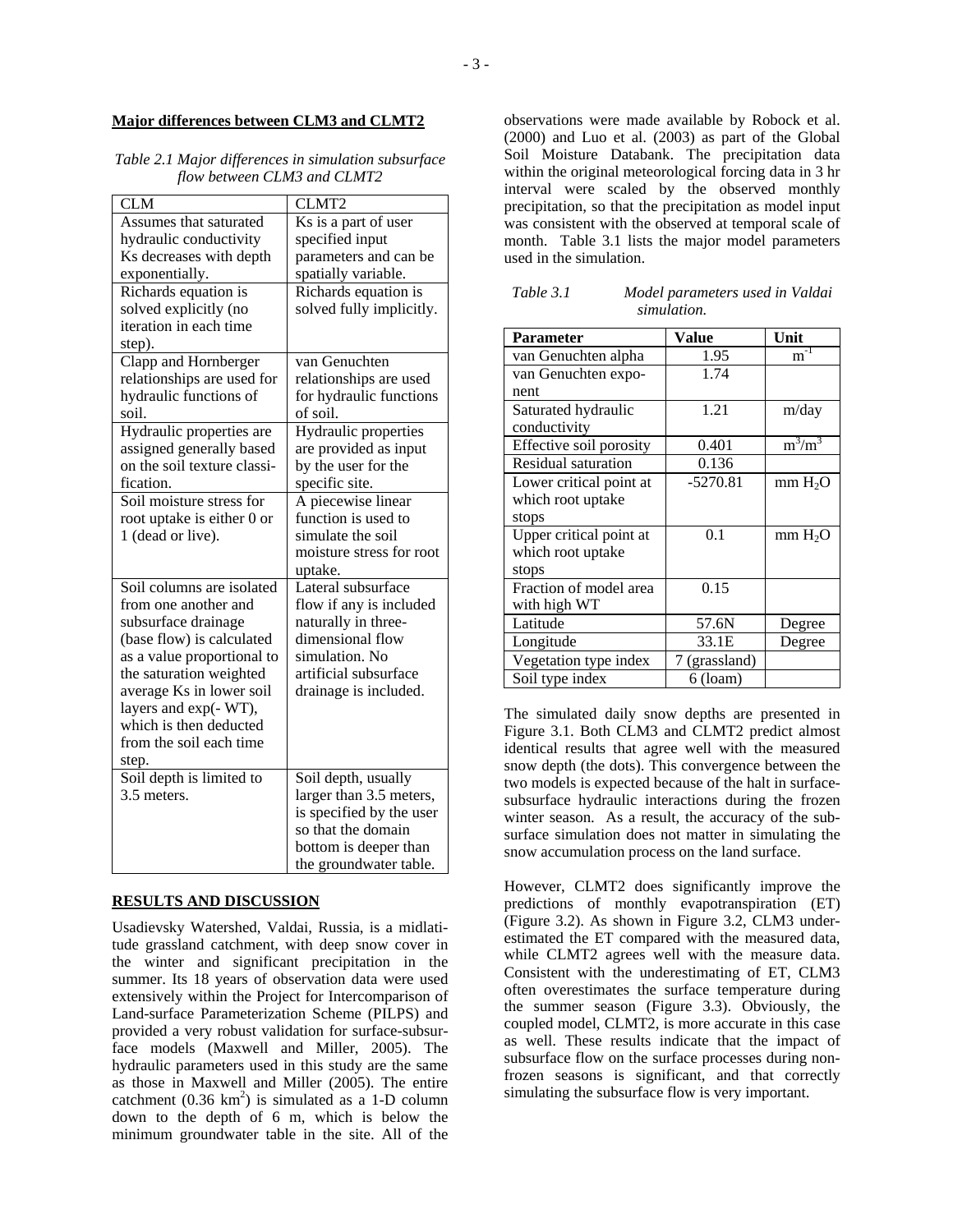

*Figure 3.1 Simulated and observed snow depth (upper: 1966-1973; below: 1974-1982)*



*Figure 3.2 Simulated and observed monthly ET* 



*Figure 3.3 Simulated and observed daily ground surface temperature* 

Figure 3.4 compares the observed daily water tables (WT) with those simulated by CLM3 (blue line) and CLMT2 (red line), respectively. The observed WT data are a site average of 19 observation wells at a subweek scale. CLM3 uses a special parameterization scheme to calculate the WT from the wetness of the soil profile while the WT is automatically determined as the interface between the unsaturated and saturated soil layers simulated by CLMT2. As shown in Figure 3.4, CLMT2 replicated most groundwater seasonal responses to the meteorological forcing. CLM3, however, poorly estimated such responses, especially in magnitude of WT variations.



*Figure 3.4(a) Simulated and observed daily groundwater table (WT).(1966-1974)*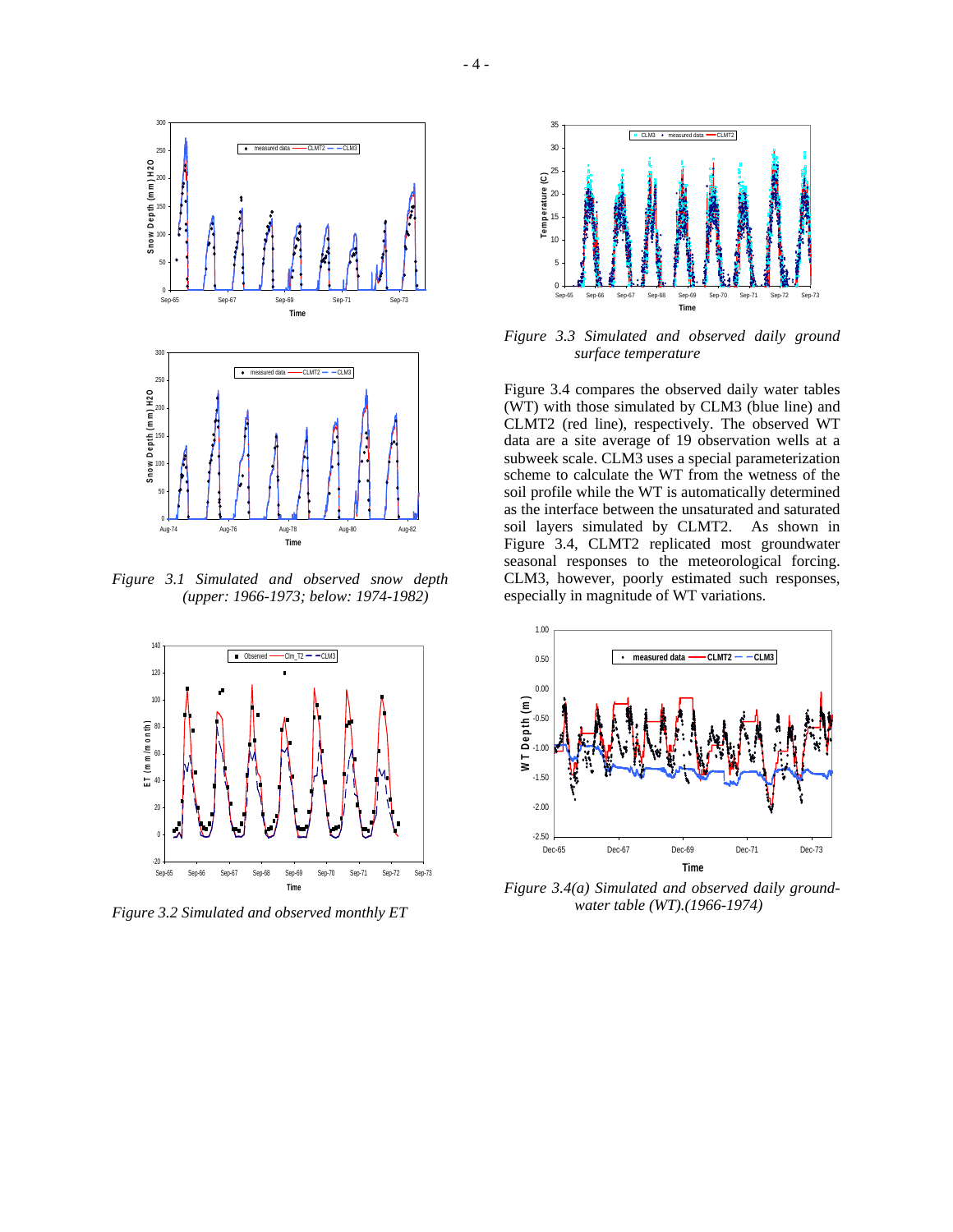

*Figure 3.4 (b) Simulated and observed groundwater table (WT), (1974-1983)*

Note that the models did not catch the decrease of water table during winter (Figure 3.4). This most likely is because the decrease of water table during winter is caused by regional water flow below the frozen zone, which cannot be accounted by the models that treated the entire catchment as a single column. A distributed model is required to investigate this problem and should be a good topic for further studies. Unlike CLM3, the new model, CLMT2, has the capability to simulate regional groundwater flow, provided that adequate field information is available.

#### **CONCLUSIONS**

A model that combines the ability to simulate the land-surface and subsurface hydrologic responses with meteorological forcing, CLMT2, has been developed by combining a state-of-the-art land surface model, the NCAR Community Land Model version 3 (CLM3), and a variably saturated groundwater model, TOUGH2, through an internal interface that includes flux and state variables shared by the two submodels. The 18 years of observed data in Usadievsky Watershed, Valdai, Russia, was used to evaluate the performance of the coupled model. Compared to CLM3, the new model, CLMT2, greatly improved the predictions of the water table, evapotranspiration, and surface temperature at the real watershed. This is particularly true in summer seasons when the interactions between surface and subsurface are significant. These results also indicate that correct simulation of subsurface flow (including the water table) is very important in simulation of surface processes such as evapotranspiration or land surface temperature, the two important feedback factors for regional climate.

#### **ACKNOWLEDGEMENTS**

The authors would like to thank Keni Zhang and Dan Hawkes for their review of this paper. Thanks are also due to Reed Maxwell for providing processed observation data and other assistance. This work was supported by the U.S. Department of Energy. The support is provided to Berkeley Lab through the U.S. Department of Energy Contract No. DE-AC03- 76SF00098.

### **REFERENCES**

Abromopoulos, F., C. Rosenzweig, and B. Choudhury, Improved ground hydrology calculations for global climate models (GCMs): Soil water movement and evaporation. J. Climate, 1:921-941. 1988

Bonan, G. B., A Land Surface Model (LSM version 1.0) for ecological, hydrological, and atmospheric studies: Technical description and user's guide. NCAR Tech. Note NCAR/TN-417\_STR, 1998

Clapp, R. B., and G. M. Hornberger, Empirical equations for some soil hydraulic properties. Water Resources Researches, 14:601-604, 1978.

Dai, Y. J., and Q.-C. Zeng, A land surface model (IA94) for climate studies. Part I: Formulation and validation in of-line experiments. Adv. Atmos. Sci., 14:433–460, 1997.

Famiglieti, J. S., and E. F. Wood, Evapotranspiration and runoff from large land areas: Land surface hydrology for atmospheric general circulation models. Surv. Geophys., 12: 179–204, 1991.

Liang, X., E. F. Wood, and D. P. Lettenmaier, A simple hydrolically-based model of land surface and energy fluxes for general circulation models. J. Geophys. Res., 99:14 415–14 428, 1994.

Liang, X., Z. Xie, and M. Huang, A new parameterization for surface and groundwater interactions and its impact on water budgets with the variable infiltration capacity (VIC) land surface model. J. Geophys. Res., 108: 8613, doi:10.1029 / 2002JD003090, 2003.

Maxwell, R. M., and N. L., Miller, Development of a Coupled Land Surface and Groundwater Model. J. of Hydrometeorology, 6:233-247, 2005.

Luo, L., and Coauthers, Effects of frozen soil on soil temperature, spring infiltration, and runoff: Results from the PILPS 2(d) experiment at Valdai, Russia. J. of Hydrometeorology, 4:334-351, 2003.

Oleson, K. W., and Coauthors, Technical Description of the Community Land Model (CLM). NCAR Technical Note/TN-461+STR 173 pp., 2004.